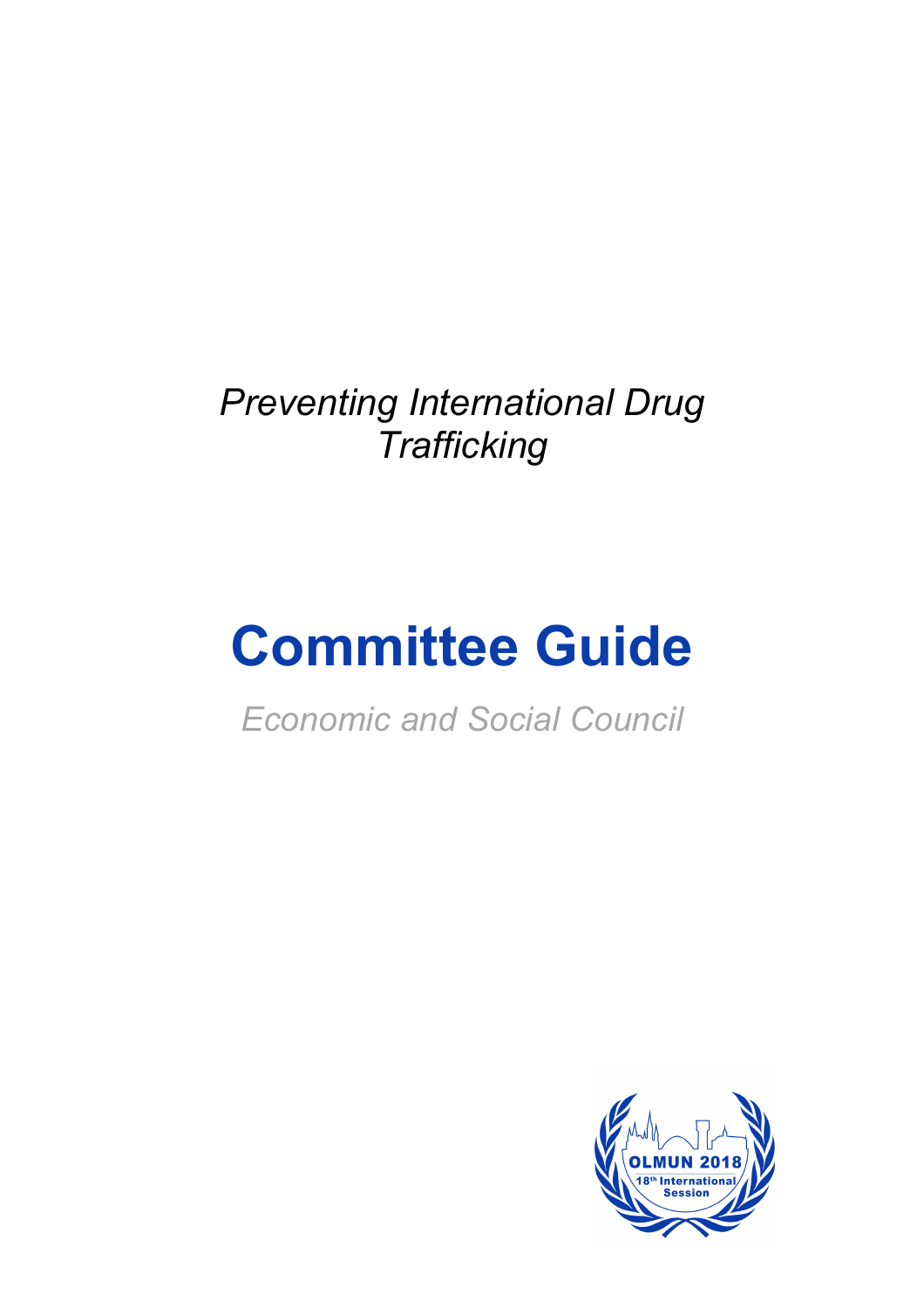## Table of Contents

| <b>1. Personal Introduction</b>    |   |
|------------------------------------|---|
|                                    |   |
| 3. Content                         |   |
| 3.1 Different types of drugs (PBD) |   |
|                                    |   |
|                                    |   |
|                                    |   |
|                                    |   |
|                                    |   |
|                                    |   |
|                                    |   |
|                                    |   |
|                                    |   |
|                                    |   |
|                                    |   |
| 4. What is next?                   | q |
| <b>5. Organizational Matters</b>   |   |
| <b>6. Useful Websites</b>          |   |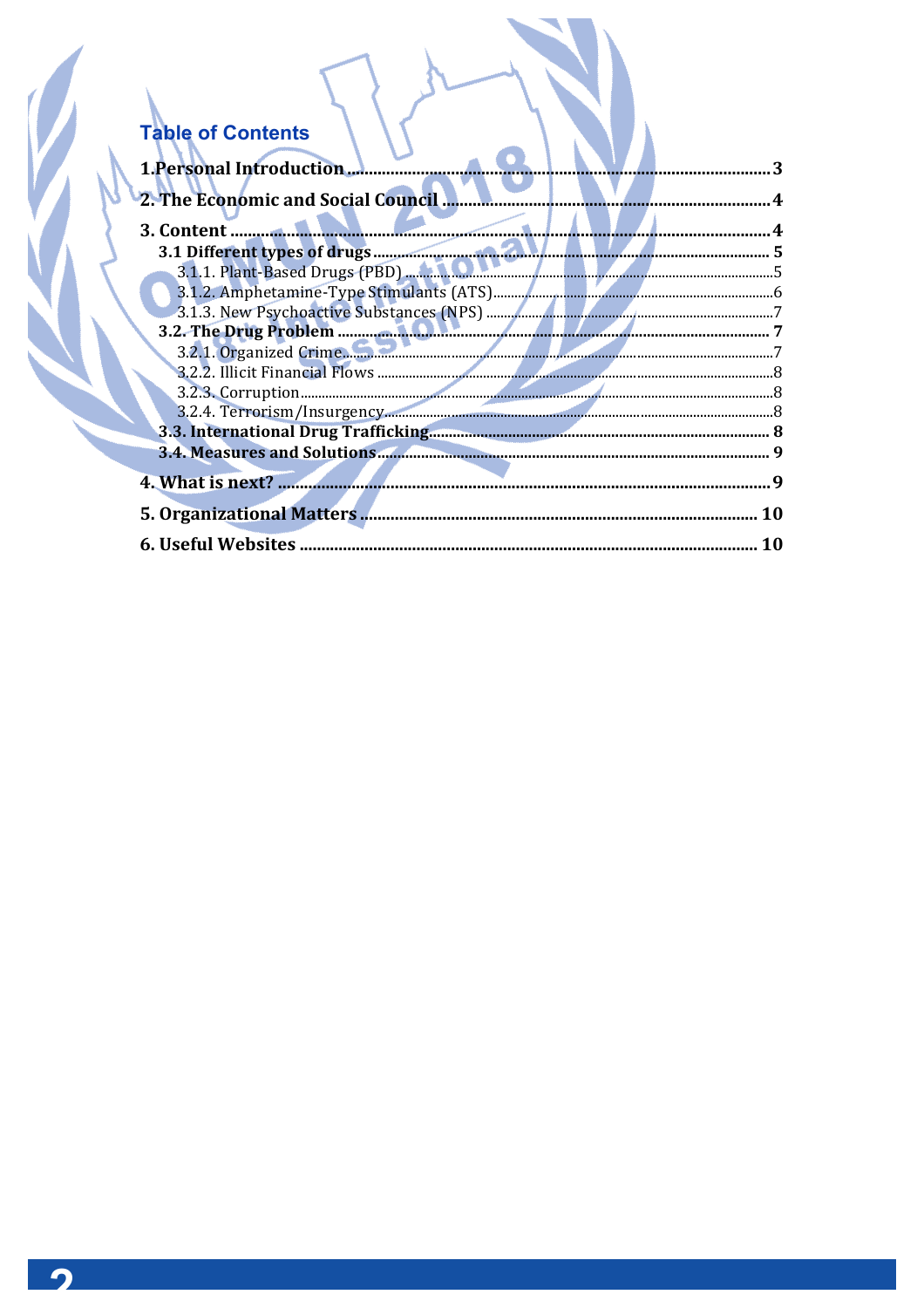## **1.Personal Introduction**

Dear Delegates of the ECOSOC 2018,

My Name is Anna Bartholomäi and me and Tom are chairing the ECOSOC this year.

I am 17 years old and until April I was attending the 12th grade of the Graf-Anton-Günther Gymnasium in Oldenburg where I also did my Abitur. In my free time I play theatre, I go to the gym. I love Art and I am also interested in Politics. I started my MUN career at our local school MUN, the Anton goes UN. In the following years, I took part at several MUNs including the OLMUN and the BERMUN.

This OLMUN is my 11th MUN Conference. Last year I already chaired the ECOSOC at the OLMUN and decided to do it again. For two years I am now part of the Inner Circle and this year I was president of our school MUN. I am looking forward to working with you and have successful debates and good resolutions.

See you in June, Anna Bartholomäi

Dear Delegates,

My name is Tom Reckmann and I am happy to be one of your Chairs at the Economic and Social Council of OLMUN 2018. I am 17 years old and I currently attend the 11Th grade at the Altes Gymnasium Oldenburg. As I am interested in a couple of things, I have quite a lot of hobbies. I do ballroom dance and I love to make music and sing, to name just a few of them.

This year's conference will be my third MUN experience. I participated at OLMUN twice as a technical staff. Already in my first year I was absolutely impressed by how just a few students can afford an event like this - way over 700 participants from all over the world, gathered together to discuss politics. And as I felt a desire to take on more responsibility, I decided to become a member of the Inner Circle and now chair a committee.

So I am really looking forward to meeting you guys and having a good conference. Until then take care of yourselves and have a great time.

See you soon, Tom Reckmann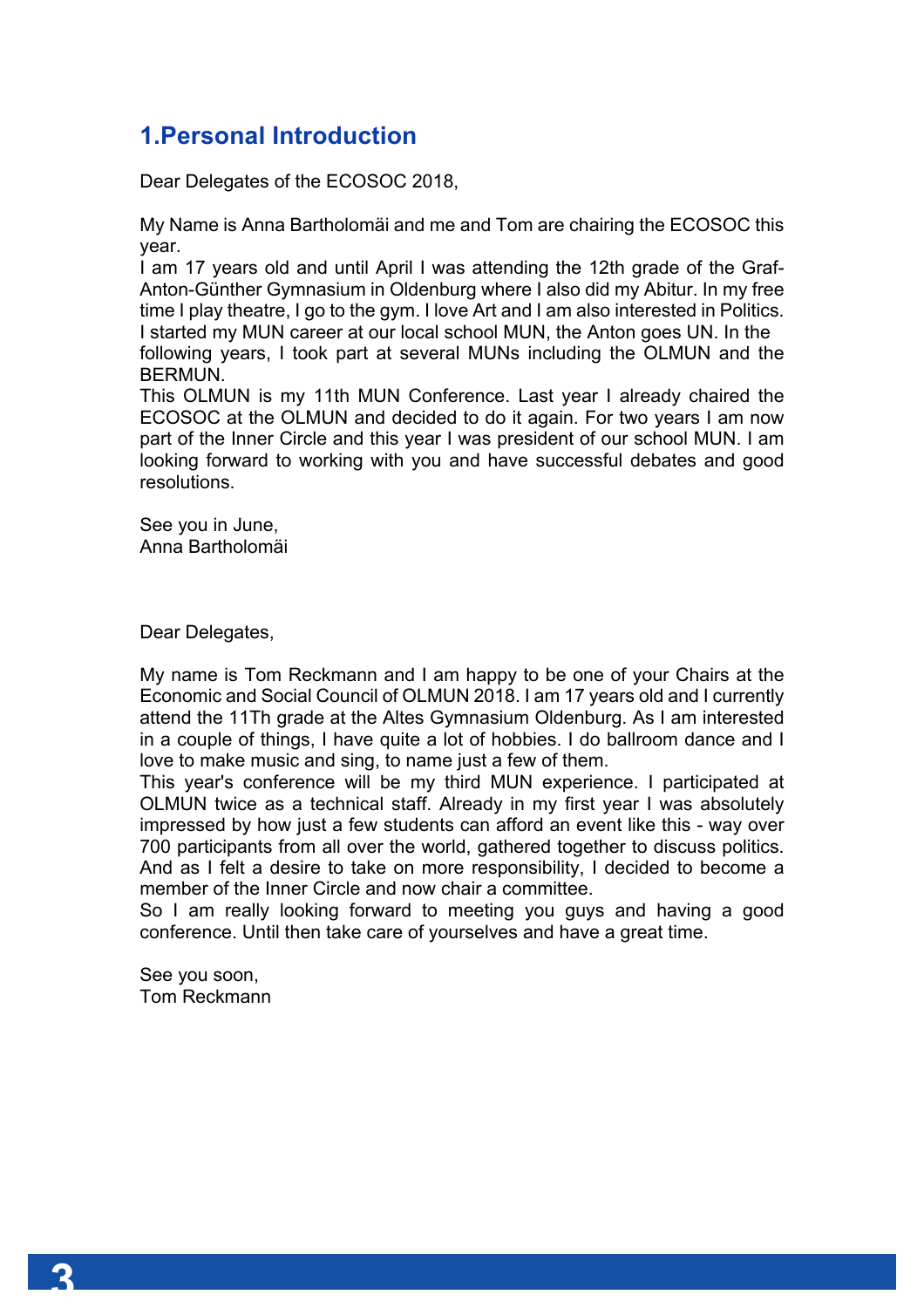## **2. The Economic and Social Council**

The ECOSOC is one of the principal organs of the UN and was established in 1946. It serves as the central forum for discussing International Economic and Social issues.

It features fifty-four voting member states, including 14 African states, 11 Asian states, 6 Eastern European states, 10 Latin American and Caribbean states and 13 states of Western Europe and other parts of the world.

Its specialized agencies work with a wide range of issues – for example, health issues (World Health Organization), food and agriculture or telecommunication. The Council is the place where such issues as economic, social and environmental challenges are discussed and debated. It also has functional commissions, for example, the Commission on Narcotic Drugs or the Commission on Science and Technology for Development. Many various stakeholders involved with the Economic and Social Council are furthermore engaged in a productive dialogue on sustainable development through a programmatic cycle of meetings. An annual theme accompanies each of these cycles to ensure that discussion can be sustained and can remain focused.

## **3. Content**

Drug usage has become increasingly problematic in the last decade. According to the United Nations Office on Drug and Crime (you should get some information about their work), which is investigating the drug situation worldwide, and according to their annually published World Drug Report (in the following referred to as WRD), round about five percent of the global adult population used drugs at least once in 2015. Shocking is that mostly every tenth of them suffers from it. However, every day more and more people get into drug using.

Drug flows are in a constant state of flux. With the changes brought by globalization and the spreading of new communication technologies, drug flows are characterized more than ever by rapid changes in trafficking routes. That is also a reason why the drug seizing increased rapidly in the last years.

Not only usage and abuse are dangerous, concomitant with drugs organized crime is involved. In addition, every tenth crime is directly associated with drugs. Also terrorism often is financed through drug trafficking. That basically is a threat not only for drug users, but for every citizen in the world. So drug trafficking must be decreased. Indeed, there had been certain accomplishments in the past years, as for instance the seized amount of drugs has increased already. But that could probably be explained by the increasing of drug trafficking in general. So the fight against drugs must continue.

In the future we will meet two challenges. Firstly, the reduction of commonly used drugs (cocaine, cannabis, opiates, opioids etc.) and their trafficking.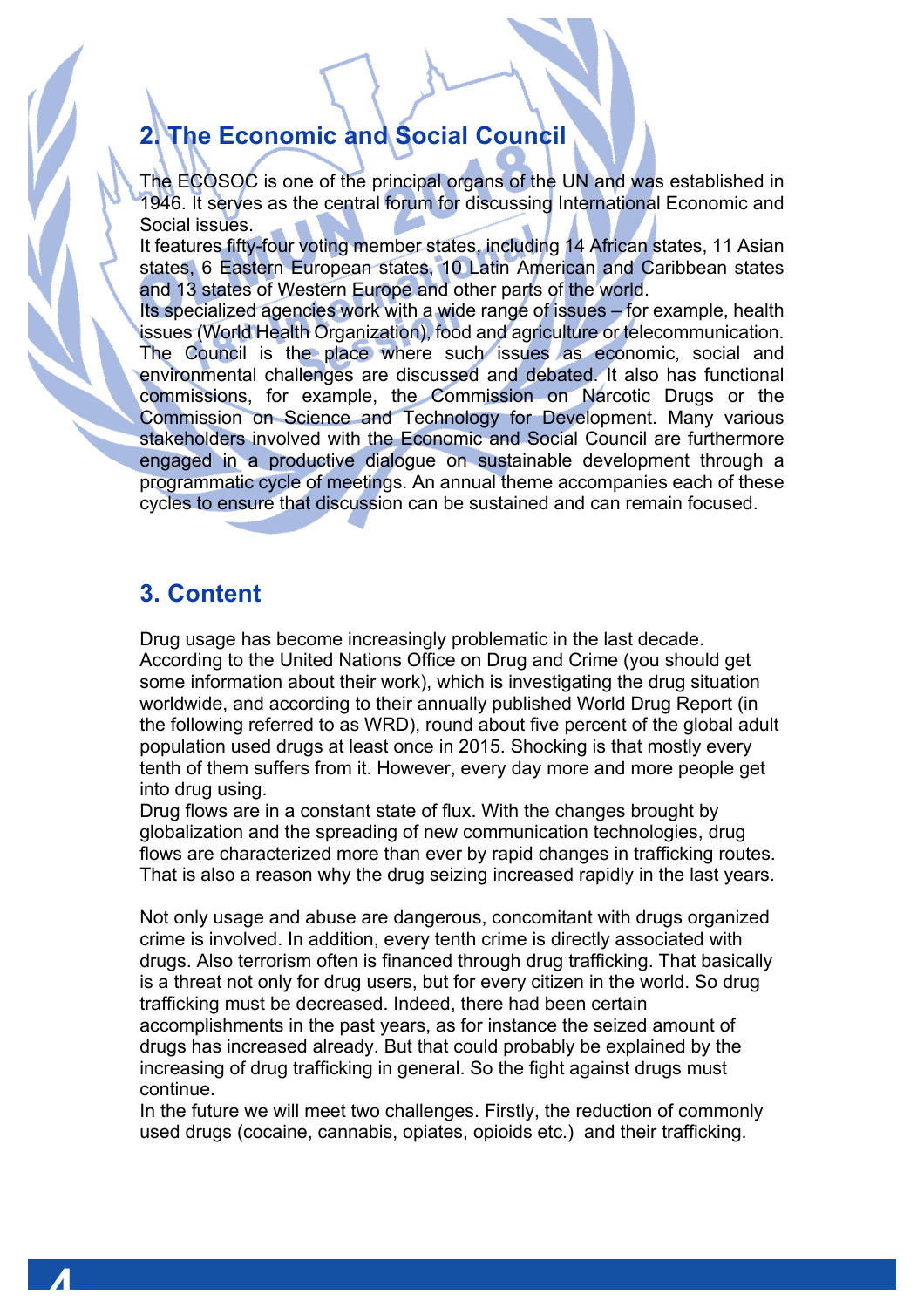Secondly, the monitoring of New Psychoactive Substances (in the following referred to as NPSs) and the control of their prevalence.

An obstacle we will have to overcome in order to achieve certain results definitely is corruption. Especially in South America and Africa drug trafficking is facilitated because of corruption. As it is a general issue you might consider it during your search for measures and solutions.

#### **3.1 Different types of drugs**

You might know the common drugs like Cannabis or Heroin and Cocaine. And you might know that some drugs are worse than others and have a different impact on the human body. It needs to be differentiated between how common drugs are and how dangerous and addictive they can be.

**Generally, there are three big classes of drugs that we talk about in our conference:** 

**Plant-Based Drugs (in the following referred to as PBDs) Amphetamine-Type Stimulants (ATSs) New Psychoactive Substances (NPSs)** 

#### *3.1.1. Plant-Based Drugs (PBD)*

There are three major Plant-Based Drugs. Those are: Cannabis, Cocaine and Opiates (Opium, Heroin, Morphine).

Generally, the production of PBDs depends on certain conditions. A plant can only grow in habitable and comfortable conditions. The cultivation of some drugs is easier than others, so some drugs' production is distributed more than others.

Cannabis plant cultivation was reported in 135 countries from 2010 to 2015. Its use has remained quite stable at the global level in recent years, despite indications that it continues to increase in Africa and Asia.

Cannabis mostly is traded intraregional. This is not traceable that easily, so there is no exact information on the frequency of consumption or trading in any country. Mainly the illegal transnational or international shipping is recognizable (for example in Mexico. A country which is often associated with drug trafficking). Cannabis is spread all around the world not only because of its easy cultivation but also because of its accessibility. Which also makes it hard for local authorities to discern.

It also needs to be considered that cannabis consumption in some states (e. g. Netherlands or parts of the US) is completely licit, in some states it is permitted only for medical use and in other states it's absolutely forbidden. With about 17,1 Million consumers, Cocaine seems to be one of the most dangerous drugs. According to the world drug report, the coca bush cultivation decreased from 2000 to the year 2013 to then increase again about 30% in two years. In the year 2015, cocaine seizures reached the highest level ever reported with 864 tons.

Most of the cocaine produced in South America is then traded to North America where the largest consumer market worldwide can be found followed by Mexico and Canada. In South America the Cocaine production is even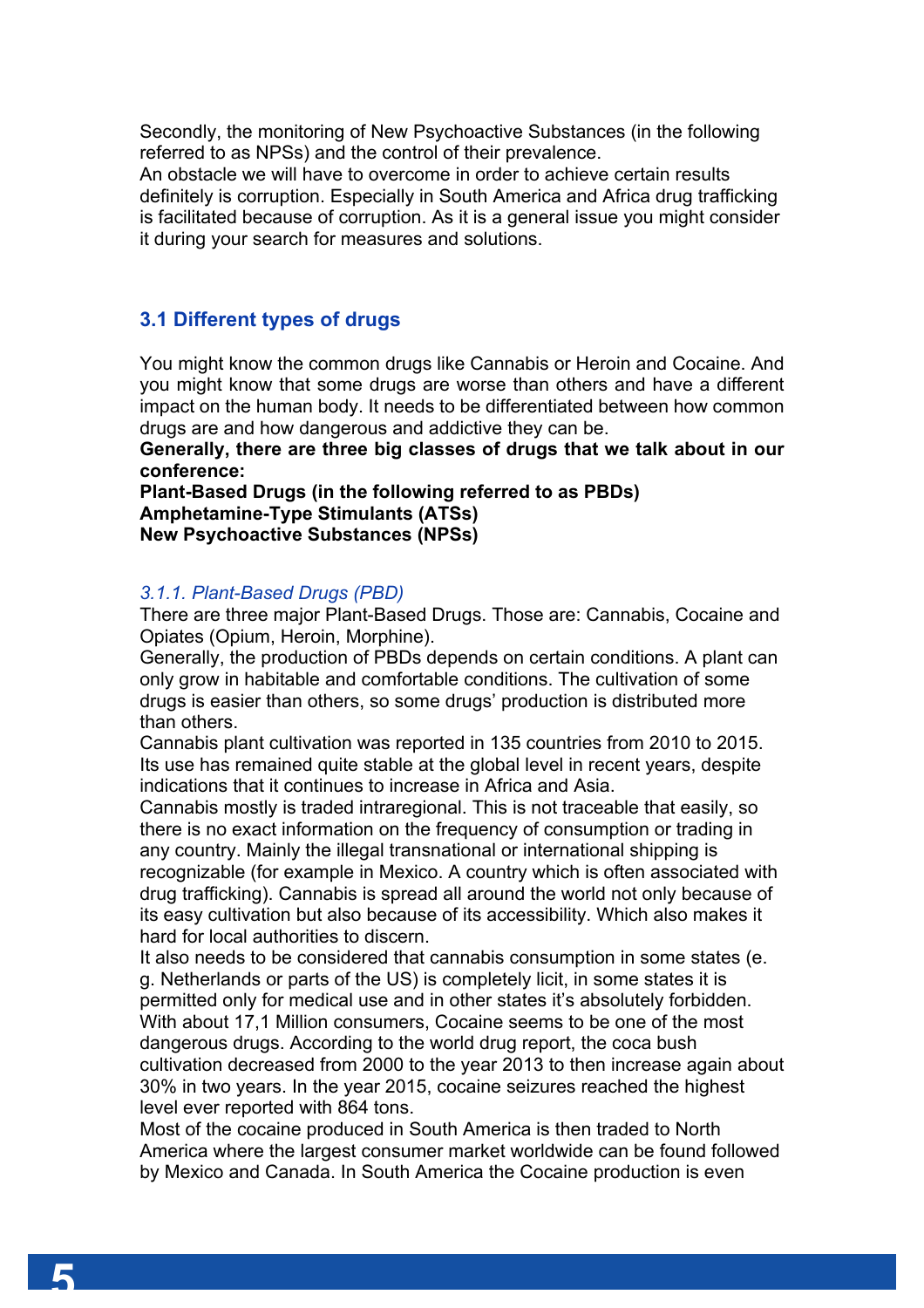rising while in other producing countries the trading even decreased for about 21%.

In Europe cocaine consumption and seizing is now at 0.9% of the overall population. The cocaine shipped to Europe mostly comes from Colombia followed by Perú. The Drug is mostly shipped to ports of Rotterdam, Netherlands, and Antwerp Belgium. But the country with the largest Cocaine seizures in Europe remains Spain.

In the rest of the world there is an increase of Cocaine trade via Africa, Oceania and also Asia.

Opiates meaning Opium, Heroine and Morphine increased in the last years for about 30%. Opium is illicitly produced in around 50 countries worldwide. Main areas of production being located in South-West Asia (mainly Afghanistan), Latin and South America, trading to mostly complete Europe, Asia, Africa and South Asia and the United States of America.

The seizures of Opiates decreased in recent years. While Opium remains quite stable at the global level, Morphine and Heroine decreased in the last years and increased in America.

75 % of the global Heroine and Morphine seizures but also most of the other Opiates are trafficked along the Balkan Route, the southern and the northern route.

#### *3.1.2. Amphetamine-Type Stimulants (ATS)*

In addition to the Plant-Based Drugs there are synthetic ones. The ATS are those which are already documented and acquainted as synthetic drugs, but there are many more that are not registered and noted. Those are called NPSs (look 3.1.3).

The manufacture of synthetic drugs is not limited to a certain area like PBDs, they can be manufactured everywhere in the world. Still it can be determined that the amount of ATS doubled from 2010 to 2015.

The ATS can be separated in three big groups: Amphetamine,

Methamphetamine and Ecstasy. But the ATS market is not limited to those. These three big groups are sold in a variety of different forms like tablets and Crystalline (e. g. crystal meth).

Methamphetamines are the most seized ATS, followed by Amphetamines. Especially in North America as well as East and Southeast Asia,

methamphetamines do occur and in oceanian countries, methamphetamines seem to become a problem over the last years.

Amphetamines can mostly be found in near, Middle East and South-West Asia but also increasingly in central America.

In contrary to Methamphetamines, seizures of Amphetamines seem to stabilize at the global level. Amphetamines are often labelled and transported under the brand Name "Captagon" especially in Turkish provinces

When it comes to Ecstasy, there are many dangers linked to this type of ATS. For example, PMMA sold as Ecstasy can lead to intoxication through an overdose because of the missing euphoric effect.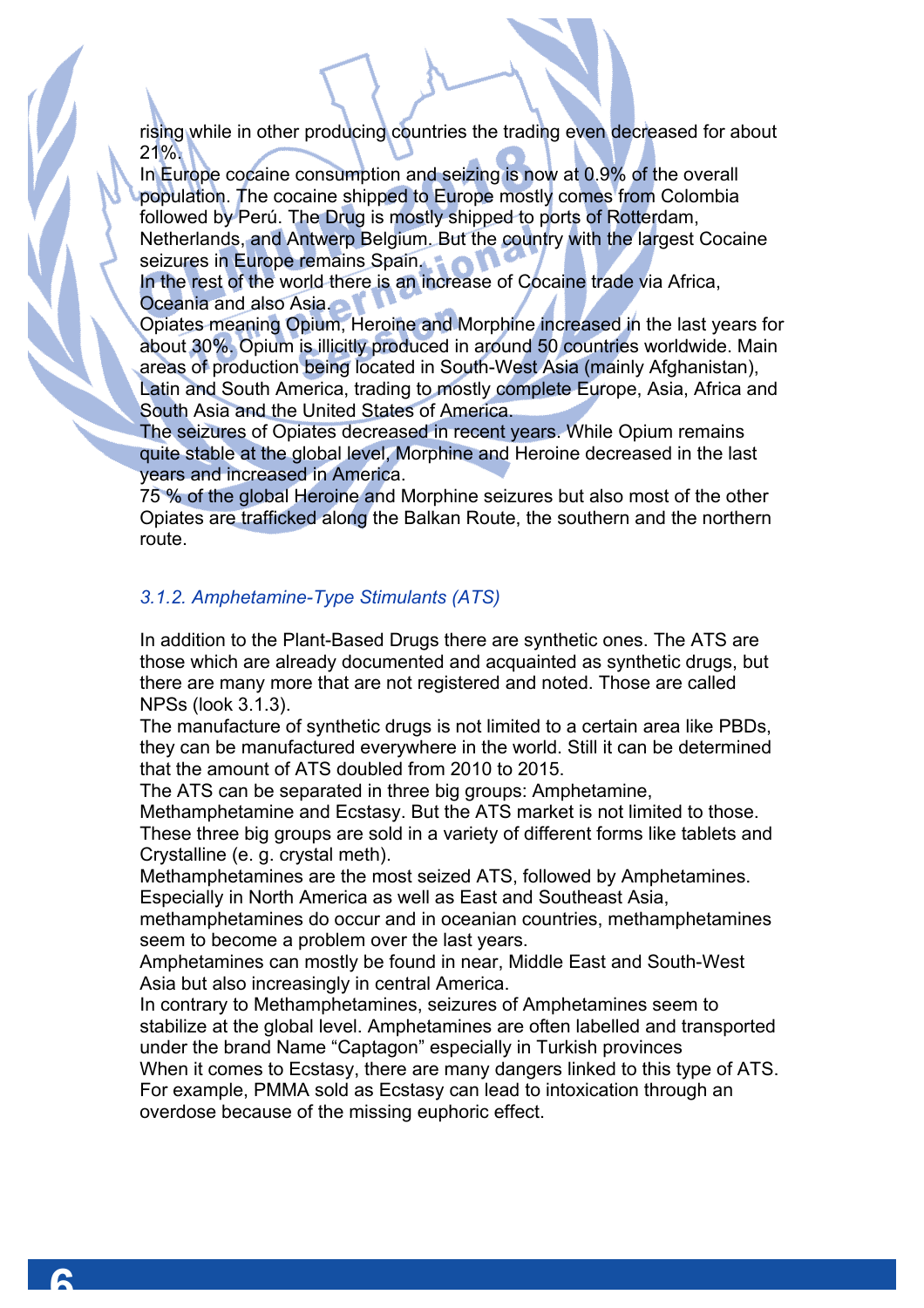Concerning the production, Methamphetamines are manufactured by using Ephedrine and Pseudoephedrine. Both chemicals have legitimate use in the pharmaceutical industry.

But because of increasing strict drug controls, drug traffickers diversified their approach of those chemicals by for example using 1-phenyl 2-propanone (P-2-P) or other phenyl acetic acids where controls are not that expanded or strict yet.

Data indicates that there is a huge amount of chemicals that could be used for the manufacturing of ATS rather, or in addition to the common ones.

#### *3.1.3. New Psychoactive Substances (NPS)*

The drug market evolves and the variety of substances grows steadily. So as the UNODC reports around 739 new substances have appeared during the period 2009-2016. Often these NPSs emerge quickly in many different forms and disappear again, which makes it very hard to figure them out. Easy availability and low prizes have made these NPSs highly attractive to some groups of drug users. According to the WDR certain NPSs have already become established on the world market. The problem with these kinds of drugs is that new substances must be found and identified first, before they can be forbidden or seized. But until one new drug has been found, 30 others are already on the market. Another big danger is that mostly synthetic NPSs contain uninvestigated and health-damaging ingredients, which can't be treated yet. In case of appearing side effects or overdose, a diagnosis is mostly impossible because then often ingredients are unknown.

#### **3.2. The Drug Problem**

Linked to the consumption and trade of drugs next to sanitary problems are also some social, environmental and economical issues as well as a lack of security. Some of these Problems are listed below. But those are just the visible symptoms of a greater problem rooting in poor and devastated societies. Alongside weapon trading, drug trafficking is the main part of the black market.

#### *3.2.1. Organized Crime*

Organized crime groups have already existed for centuries and they have been involved into drug trafficking for about 100 years now. Even if the importance of drug trafficking for organized crime groups has already reached its peak in the 1990s, it seems like it still is a major sector, out of which a lot of money is drawn, which enables organized crime groups to evolve and to accommodate.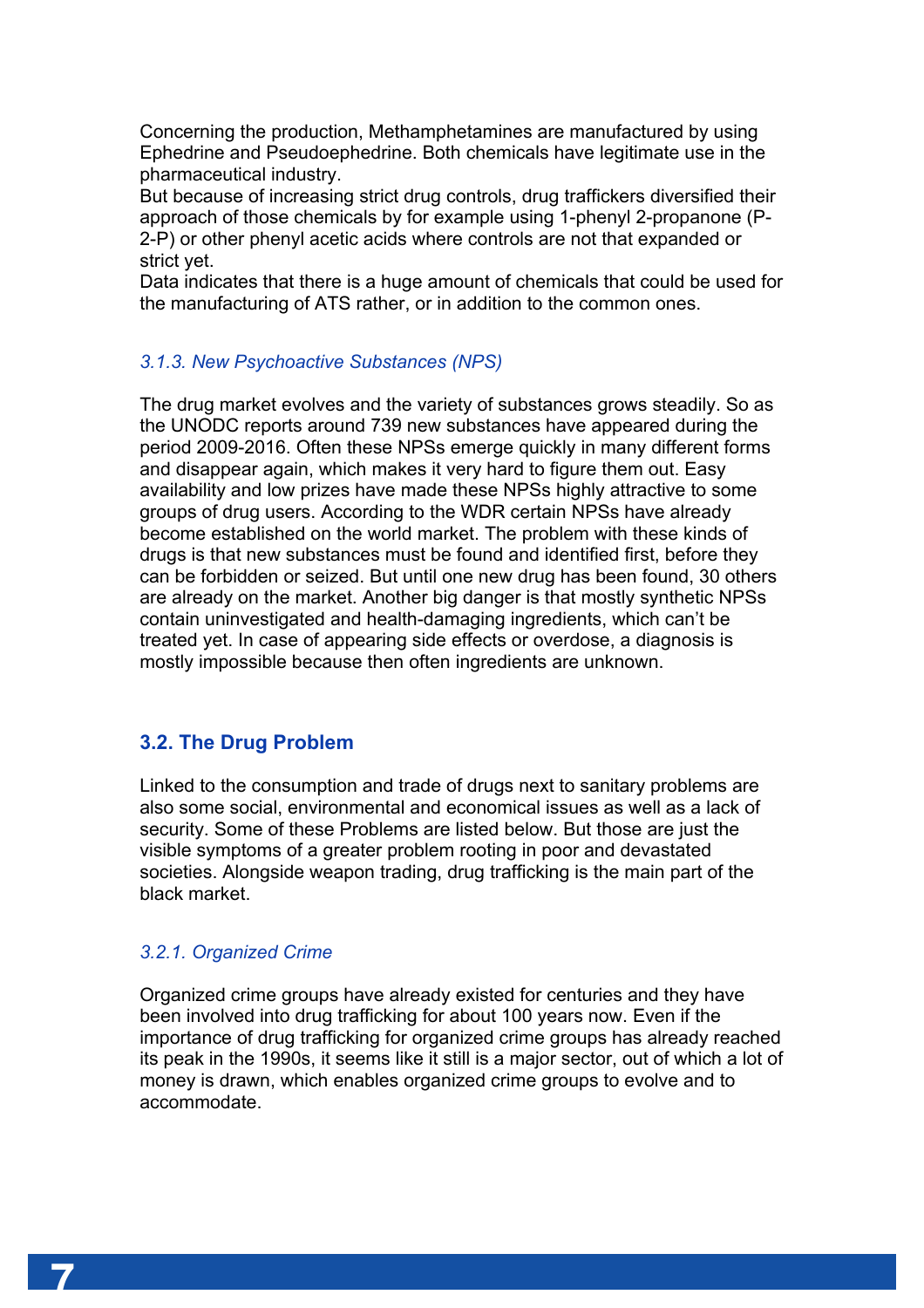## *3.2.2. Illicit Financial Flows*

Billions of Dollars flow through the hands of drug trafficking organizations each year, and what they do with that money can have a huge impact on local and wider economies. They might smuggle cash out of their home country, buy or build real estate, invest in restaurants and casinos for money laundering purposes, or stash their profits in offshore financial centers. Depending on the method they choose, property prices can be distorted, unfair competition created, licit businesses crowded out, corruption bolstered and the climate to attract international investment spoilt, ultimately eroding rule of law and economic stability.

#### *3.2.3. Corruption*

As already mentioned corruption facilitates drug trafficking this, in turn benefits corruption again. So some drug trafficking organizations have the power and wealth to buy themselves protection from law enforcement agents (such as the police), criminal justice institutions, politicians or the business sector. This enables them to act mostly undisturbed. That allows them to have a not legitimized authority. If that becomes customary, we soon have cartels again.

#### *3.2.4. Terrorism/Insurgency*

As terrorism is more likely the more radical version of organized warlike crime, drug trafficking also supports terrorism with money which enables them also to develop and it enlarges their operating range - that is especially in not waraffected countries very dangerous. Antigovernmental organizations benefit of drug trafficking even twice. Firstly, they are able to finance them self with drug trading and secondly a country's economy is getting harmed, which then hurts the government.

#### **3.3. International Drug Trafficking**

Our topic this year is International Drug Trafficking. In the previous chapters you got acquainted with the commerce of different types of drugs and we introduced you briefly to the drug problem. Perhaps we mentioned your country as a drug manufacturing or consuming nation, or we didn't mention yours at all. That doesn't mean that your country doesn't play an active role in the international trafficking of drugs (You should know how your country's handling with drugs anyway).

Drugs are either shipped on established trading routes, smuggled by car or bus, or transported by private aircraft to avoid border checks without being monitored. That is a big issue in the regulated trade of goods in general because not only drugs are transported like that. Furthermore, the internet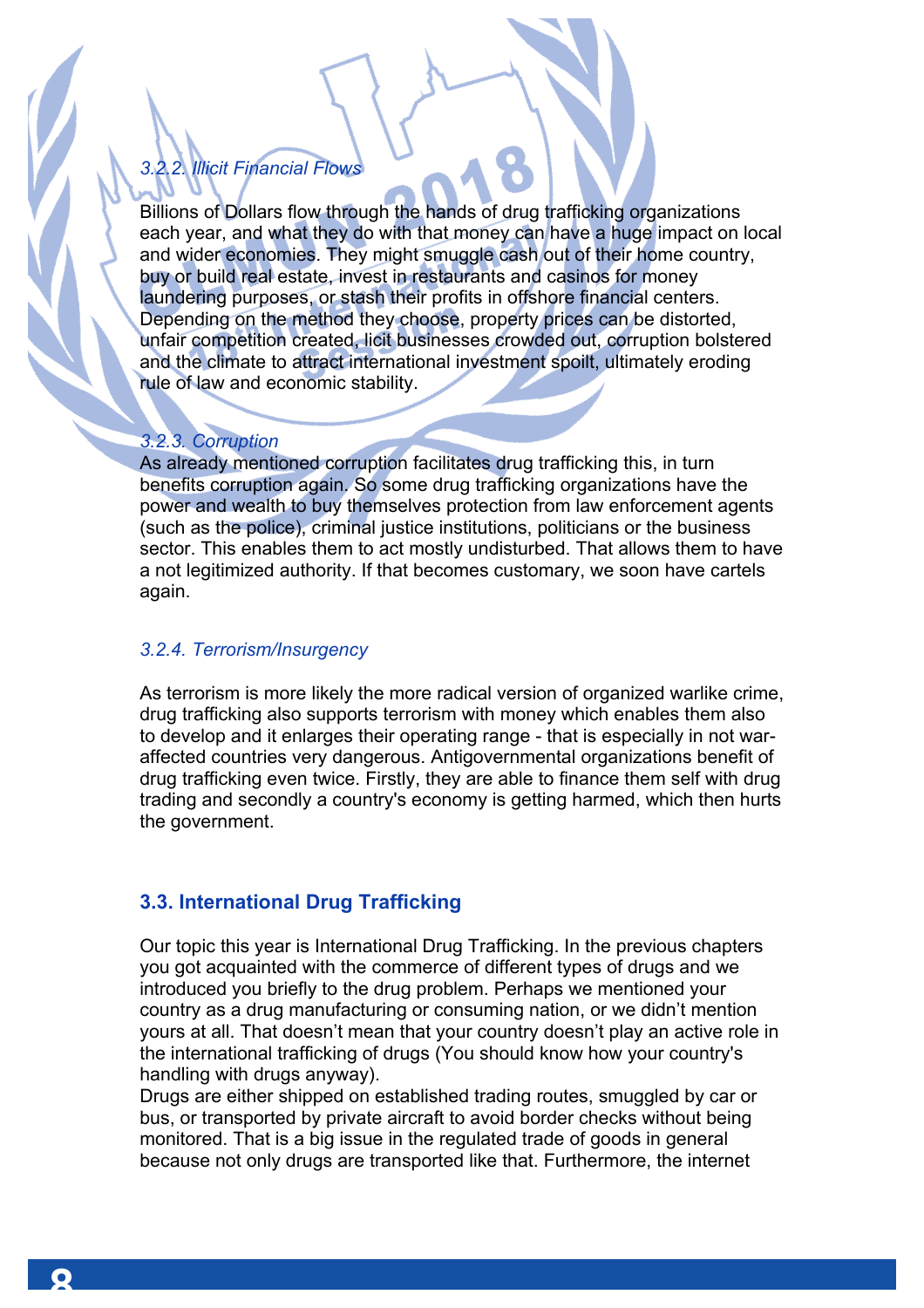trafficking needs to be considered. With advancing globalization and technology new markets emerge for consumers and traders. Especially in the Darknet; big drug markets appear, which are hard to find and even harder to smash.

#### **3.4. Measures and Solutions**

Like you read in the past clauses, international drug trafficking is a really big topic and the prevention is not easily done. Therefore,the UN already installed the UNODC, the United Nations Office on Drugs and Crime. Every year the UNODC creates the World Drug report, monitoring and noting all activities around drugs.

Our task is to find a way to prevent import and export of illegal substances but also to prevent people from consuming drugs. Therefore, we would like you to bring up some solutions, which on the one hand reduce drug trafficking and drug consumption and on the other hand prevent the emerge of new substances.

We came up with the idea of an operating instance, which interferes drug trafficking or cultivation. How do you imagine something like that? What do you think is conceivable and realizable? Think about the viability of your solution as well as about the financial feasibility.

Also keep in mind that there is already an instance installed to monitor, you could use this as a starting point.

## **4. What is next?**

This Committee Guide provides a basis for this years' topic that will be debated and discussed in the Economic and Social Council.

Though, it is only the foundation for the delegates' research on this topic and is not meant to be used as an all-inclusive analysis. Accordingly, this guide serves as a thought provoking impulse to introduce every delegate to the topic. Indeed, the delegates will acquaint themselves with further information to be well prepared for the discussions and for the debates. This can be done by consulting scholarly materials, international news and more detailed proved background knowledge. Find out how that country is currently progressing in Illegal Drug matters. What goals has your country set? What barriers might your country be facing?

In your research you might notice that the World Drug report is very long, that is why we already mentioned and shortened a lot of topics in this Committee Guide. But if you need more information or if you want to find out more about your Countries role you can always have a look at the drug report (When referring to the drug report make sure it is the one from 2017).

There is also an interactive Map that shows the drug im- and export of every country.

Furthermore, we would like to state that medical use of Drugs should not be in the center of the debate and that it is more about prevention and not about legalization of illegal substances.

To give you a short guideline we added some links down below to make your research easier.